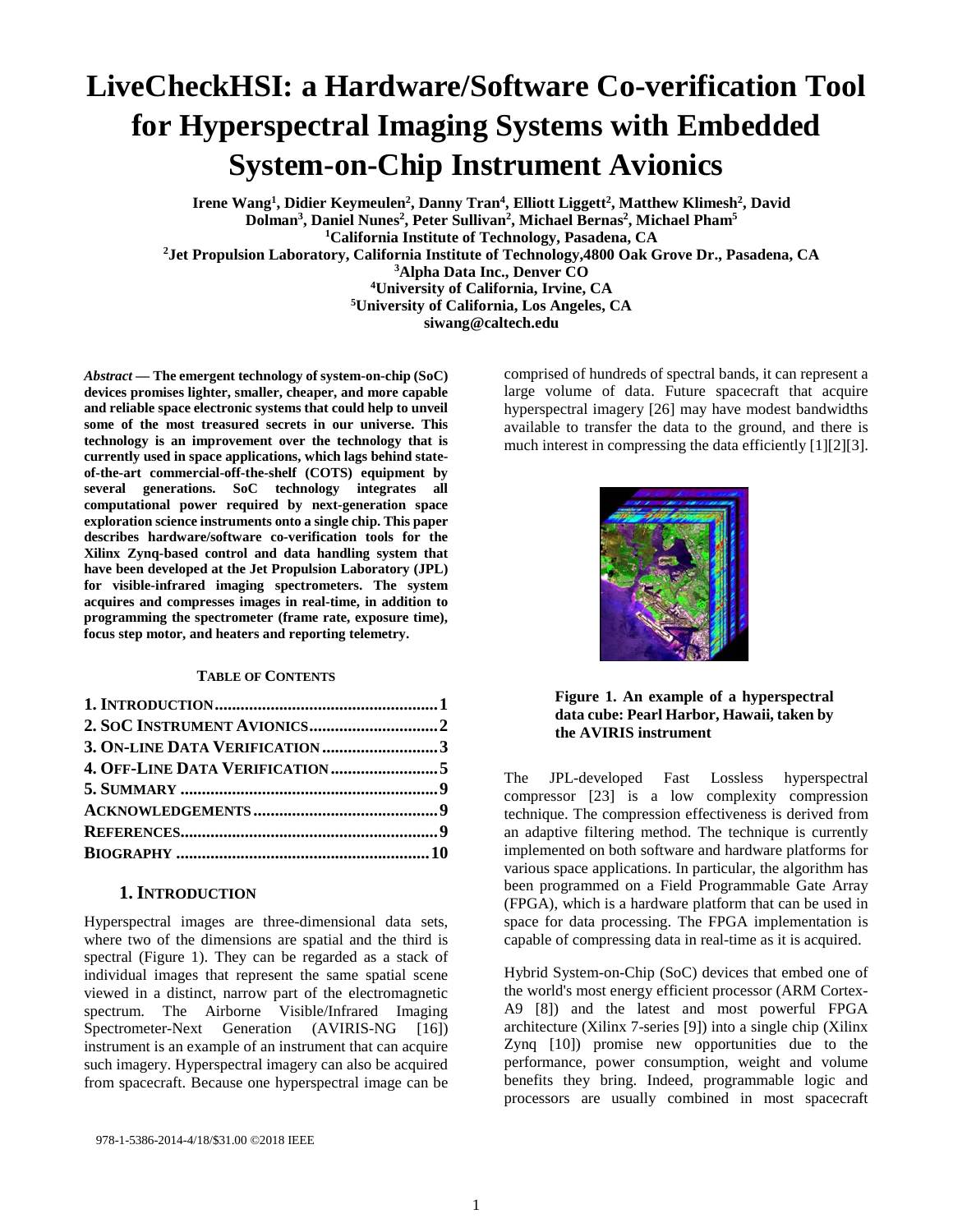subsystems as separate components distributed along one or several circuit boards [11][12]. NASA and other space agencies are considering SoC technology for its high computation capabilities and power efficiency, hoping to pave the way for future space exploration missions that are becoming so performance-demanding that currently available space-grade technology (e.g., RAD750 [13]) cannot meet their needs[24]. Despite the fact that currently there are no space-qualified SoC parts, NASA is testing commercial Xilinx Zynq SoC devices in the International Space Station (ISS) as well as in precursor CubeSats operating in Low Earth Orbit (LEO), where the exposure to radiation is limited [19][20][21][28].

The complexity of hardware, software and HW/SW integration that arises from the convergence of so much is detecting errors in the firmware or software implementations.

This paper presents two techniques of hardware/software co-verification for instrument avionics for hyperspectral spectral imagers: on-line and off-line. Section 2 presents the SoC for imagers. Section 3 presents the on-line verification tool. The tool controls the instrument to perform all the required functionalities and recognizes and handles unexpected behavior. It is used as ground support equipment (GSE) connected to the spectrometer and its avionics. Section 4 presents the off-line verification tool. It is parsing the data acquired by the spectrometer. Its goal is to guarantee that the raw data are consistent to be processed for calibration and analysis data processing.



**Figure 2. System-on-Chip instrument avionics architecture for hyperspectral imagers**

functionality in such small hybrid SoC devices has driven both hardware and software innovation at almost breakneck speed, while the development methodology that brings hardware and software together lags behind. Sequential development, with software development waiting for available hardware, is still the prevailing norm. But sequential development often fails to deliver quality products within the short windows that rule the faster, cheaper and robust space missions today [7]. A more robust systems engineering approach is to have both HW/SW codeveloped and genetically linked. To help in the parallel agile development of hardware and software for SoC technology [14], hardware/software co-verification tools have been developed for the hyperspectral imagers. These tools make sure that embedded system software works correctly with the hardware, and that the hardware has been properly designed to run the software successfully before deploying the image spectrometers in expensive space or airborne missions [5]. One of the co-verification tool is LiveView [4]. It was initially designed for real-time calibration of focal plane arrays. It is performing real-time analysis of images acquired through the Camera Link interface of the hyperspectral camera. This calibration analysis is used to identify sources of electronic noise and interference in the imaging spectrometer and to characterize the FPA [15]. In the co-verification process, it

## **2. SOC INSTRUMENT AVIONICS**

<span id="page-1-0"></span>The SoC instrument avionics performs data acquisition, cloud-screening and compression computing system for hyperspectral imagers (Figure 2). It is implemented on the Xilinx Zynq-based custom Alpha Data hardware assembly which fits into a 120mm by 190m by 40mm assembly and uses 9 watts at peak performance (Figure 3) [25]. The computing element is a Xilinx Zynq Z7045Q which



**Figure 3. System-on-Chip Instrument Avionics for Hyperspectral Imaging Systems**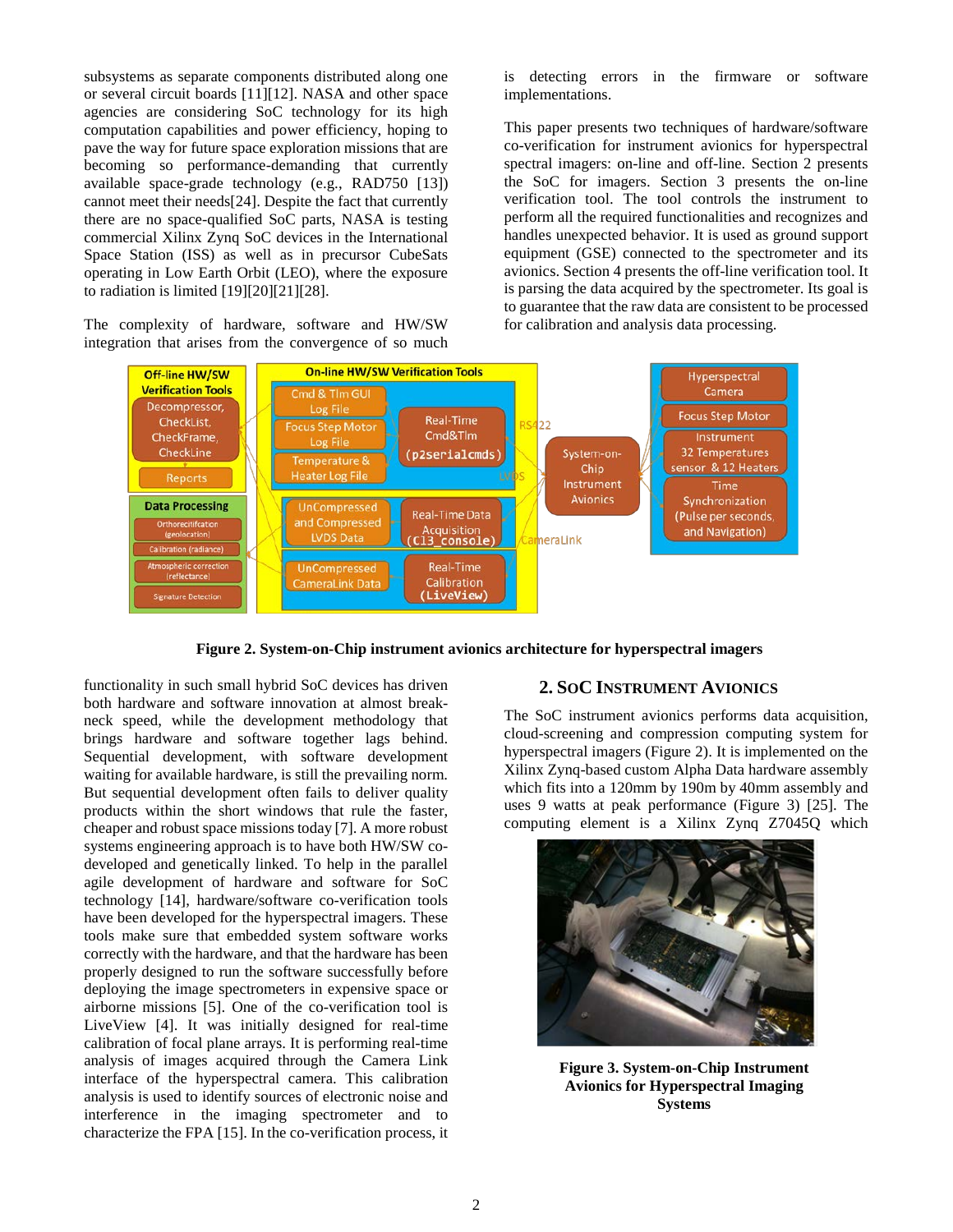includes a Kintex-7 FPGA and dual-core ARM Cortex-A9 Processors.

Hyperspectral images are acquired, screened for atmospheric clouds [27], and compressed (either losslessly or lossily) in real-time using JPL's "Fast Lossless Extended" (FLEX) compressor [22], implemented into the Programmable Logic (PL) of the Zynq SoC, and sent to online HW/SW verification tools either through Camera Link (LiveView[4]) or LVDS protocol (cl3\_console). In addition the PL interfaces with Focus Step motor, 32 temperature sensors, 12 heaters and an IMU/GPS device

interface electronics (FPIE) or the focal plane array (FPA) of the hyperspectral camera. It can also program the cloud screening parameters, the compression parameters, line rate, the FPA, the heaters and the focus step motor and reports telemetry on their status. Finally it allows commanding the acquisition of compressed and noncompressed frames.

These on-line co-verification tools detect and identify faults in either the software, FPGA firmware, hardware interface or peripheral devices in real-time and locate the modules responsible for the errors.



**Figure 4. Software Architecture of the on-line Verification tools for SoC instrument avionics** 

providing inertial/position information and time synchronization with GPS or UTC time. The processing system (PS) of the Zynq SoC implements Command and Data Handling to program the Hyperspectral Camera (frame rate, exposure time), acquires telemetry (temperature, pulse-per-seconds counts, frames count), control heaters, focus motor and data flow inside the PL. The PS interfaces with the Real-Time Cmd&Tlm (p2serialcmds) performing on-line HW/SW verification.

The on-line HW/SW co-verification tool allows the parallel agile development of the SoC platform while the off-line tool provides a method to verify the integrity of the ancillary data included in each image.

## **3. ON-LINE DATA VERIFICATION**

<span id="page-2-0"></span>The on-line co-verification tool is implemented by 3 pieces of software running on the GSE Linux machine: p2serialcmds, cl3\_console and LiveView (Figure 4). The cl3\_console acquires real-time compressed and non-compressed frames which are verified by the off-line verification tool. The LiveView tool detects errors in the non-compressed image acquisition of the SoC such as flickering of pixels (Figure 5). The p2serialcmds tool programs the instrument and the SoC in different verification and operation modes by sending single commands sequentially to the SoC instrument avionics (Figure 6). For example, it can program the image to be a synthetic pattern generated by either SoC or the focal plane

### *Software Architecture*

The graphical user interface (GUI) is connected to the instrument avionics via the serial command front-end. Each graphic component that makes up the GUI has a corresponding listener method that receives the events and responds to them in the serial commands front-end. The listener methods do so by building an image setup structure with the parameters based on input through the GUI. Possible request to the GUI consists of the following: acquiring the states of the various parameters of the instrument avionics, querying the instrument avionics registers, cloud screening results of images and thresholds parameters, cloudy pixels values, cloudy cross-track pixels, and timestamps for the aforementioned pixels. The various parameters of the instrument avionics include the number of least significant bit drop, the number Pulse per second (PPS), the PPS captured timestamp, and GPS time. Each spectrometer command is represented in the software as an enumerated type, which is a data type that consists of a set of named elements. The enumerated types are used to identify the custom command's values that are sent as a query to the spectrometer avionics.

Qt Creator operates on a framework where each object on the GUI is paired with a function in the code. This model is called "signal and slot", where a specified GUI object "signals" a particular function, called a "slot", to be triggered in response. User-input data introduced by the GUI is received and parsed via "signal and slot." A "signal"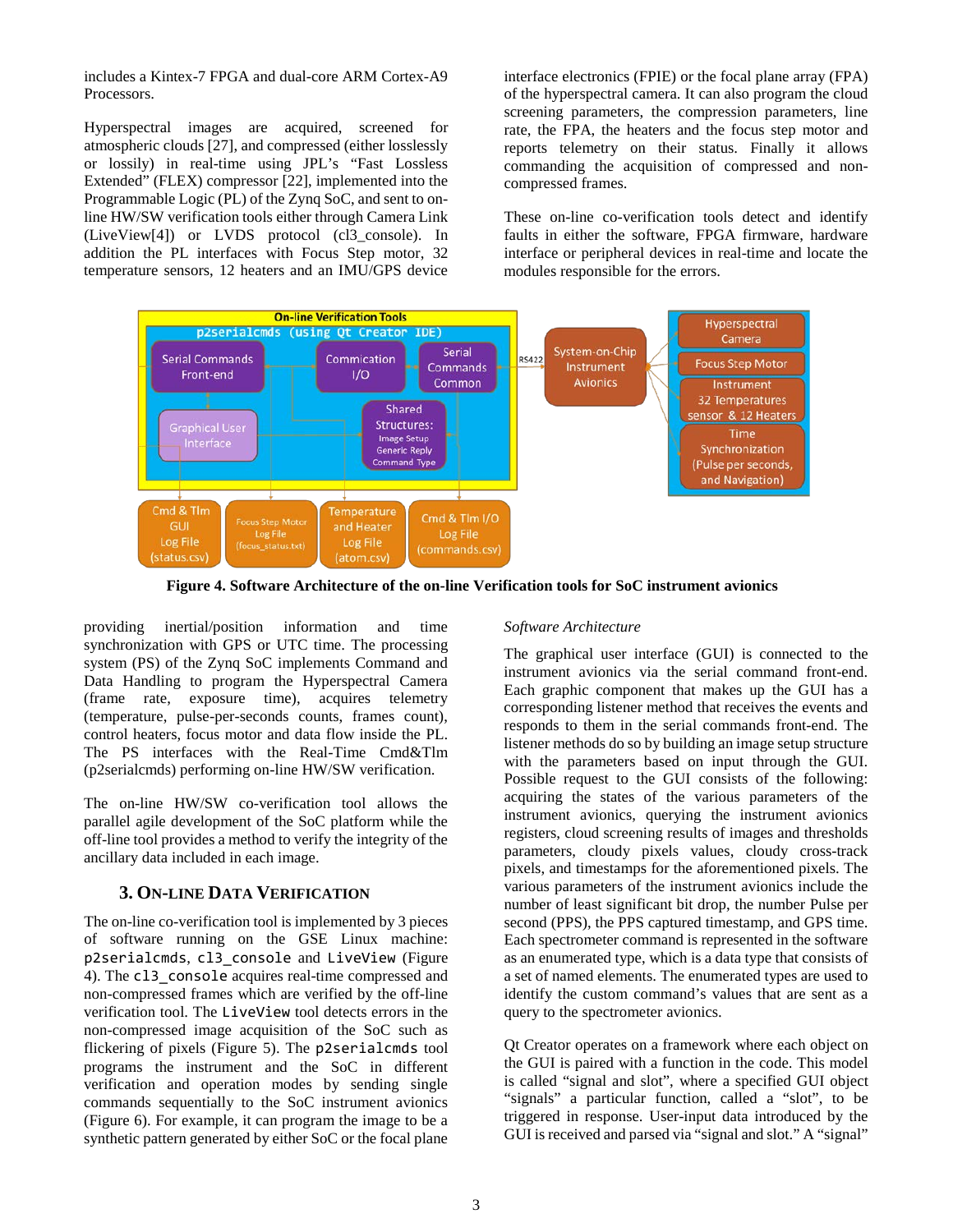can trigger one or more serial commands. The data is incorporated into a reply structure that the serial commands common and communication I/O can process.

The user-entered data from the GUI is passed to the serial commands common by building a generic reply structure with a command type, which is comprised of either an instrument command, program command or custom command. The command is then parsed in the



## **Figure 5: Real-time visualization of image (top) and ancillary data in first band (bottom) using the LiveView on-line Verification tool for SoC instrument avionics.**

serial commands common after being passed to the communication I/O in the form of a signal. The commands are processed in the serial commands common, which then queues up the commands and sends them to the spectrometer avionics. The serial commands common receives replies from the SoC instrument avionics and passes said data to the communication port in the communication I/O. Any data received from the instrument avionics is parsed and copied by the communication I/O into another generic reply structure and thrown via "signal and slot" to the serial commands front-end.

## *Qt and Qt Creator*

The p2serialcmds software was built using the crossplatform application framework, Qt5. The open-source graphical user interface library was selected to leverage Qt

|                                                                                              | SenalCommands                                                                                   | $-10X$                            |
|----------------------------------------------------------------------------------------------|-------------------------------------------------------------------------------------------------|-----------------------------------|
| File                                                                                         |                                                                                                 |                                   |
| Acquire   Thermal   Focus   ROIC   DCSE   PSU   Test  <br>Setup                              |                                                                                                 |                                   |
| <b>Initial Setup</b>                                                                         |                                                                                                 |                                   |
|                                                                                              |                                                                                                 |                                   |
| Start system using default settings.<br>Start                                                |                                                                                                 |                                   |
| Stop                                                                                         |                                                                                                 |                                   |
| Default register file:                                                                       |                                                                                                 |                                   |
|                                                                                              | subbranchestemp/DCSE_SetupRies/FPIE_ROIC_registers_RTregWARM_20170307.csv Select                |                                   |
|                                                                                              |                                                                                                 |                                   |
| FPS:<br>Phase Tap Count: 0                                                                   | SetFramerate                                                                                    |                                   |
| Ping                                                                                         |                                                                                                 |                                   |
|                                                                                              | PPS Capture Rising<br>PPS Capture Falling                                                       |                                   |
| Send PING                                                                                    | <b>FPA Emulator</b>                                                                             |                                   |
| ping count:<br>$\overline{z}$                                                                | <b>F</b> Enable Emulator<br>OFF                                                                 |                                   |
| Good<br>ping good:                                                                           |                                                                                                 |                                   |
| <b>Bit Depth</b>                                                                             | Send EMU<br><b>Query EMU</b>                                                                    |                                   |
| $6.16 - 0.0$                                                                                 | TOFF<br><b>FPA</b> Stamping                                                                     |                                   |
| $C = 14 - 0.6$                                                                               | Send FPA Stamping<br>Query FPA Stamping                                                         |                                   |
| Send                                                                                         |                                                                                                 |                                   |
|                                                                                              | ADC Test Pattern                                                                                |                                   |
| Automatic Time Enabled<br>TIME                                                               | <b>F</b> Enable Test Pattern                                                                    |                                   |
| Enter Data Collection ID value below.                                                        | Channels 0 and 1: 0<br>$\Gamma$ Send                                                            |                                   |
| Enter up to 8 hexadecimal digits:                                                            | Channels 2 and 3: 0<br>$\overline{+}$ $\overline{ }$ Send                                       |                                   |
| Current Data Collection ID: 1234abcd                                                         | Channels 4 and 5: 0<br>$\Gamma$ Send<br>쉬                                                       |                                   |
| 1234abcd<br>Set Data Collection ID                                                           | Channels 6 and 7: 0<br>$\exists$ $\sqcap$ Send                                                  |                                   |
| 2018-01-05--10:15:31] 1                                                                      | ᅬ                                                                                               |                                   |
| [2018-01-05--10:15:31] MSG COUNT ID 3 IS GOOD                                                | [2018-01-05--10:15:31] Finished testing for Message ID3 Count. Now checking values              |                                   |
| [2018-01-05--10:15:31] Reseting the Test button                                              |                                                                                                 |                                   |
| [2018-01-05--10:16:24] [0] Sent: 6c<br>$[2018-01-05-10:16:24]$ [1] Sent: 17                  |                                                                                                 |                                   |
| [2018-01-05--10:16:24] [2] Sent: c9<br>$[2018-01-05-10:16:24]$ [3] Sent: 8a                  |                                                                                                 |                                   |
| [2018-01-05--10:16:24] [4] Sent: c1                                                          |                                                                                                 |                                   |
| [2018-01-05--10:16:24] [5] Sent: cd<br>$[2018-01-05-10:16:24]$ [6] Sent: ab                  |                                                                                                 |                                   |
| [2018-01-05--10:16:24] [7] Sent: 34                                                          |                                                                                                 |                                   |
| [2018-01-05--10:16:24] [8] Sent: 12<br>[2018-01-05--10:16:24] [9] Reply received (length 5): |                                                                                                 |                                   |
|                                                                                              | [2018-01-05--10:16:24] [10] c1[2018-01-05--10:16:24] [11] cd[2018-01-05--10:16:24] [12]         | Save to file                      |
| [2018-01-05--10:16:24] [16] Received DCID reply                                              | ab[2010-01-05--10:16:24] [13] 34[2010-01-05--10:16:24] [14] 12[2010-01-05--10:16:24] [15]       |                                   |
|                                                                                              | [2018-01-05--10:16:24] SerialCommands::receive_reply(): Received reply from backend to frontend | Cancel Cmd<br><b>V</b> Autoscroll |
|                                                                                              |                                                                                                 |                                   |

**Figure 6: Graphical User Interface of the p2serialcmds on-line Verification tool for SoC instrument avionics**

Creator, the C++ integrated development environment that is part of the software development kit for the Qt graphical user interface application development framework. The library enables immediate interface creation and connection of said graphics to the back-end. Qt Creator is integrated with version control systems used in the project like Git and includes a debugger plugin to connect the Qt Creator core and external debugger to debug the C++ code.

### *Results*

A graphical window running on the GSE Linux computer displays results received from the spectrometer instrument avionics (Figure 6). The primary tab of the user interface enables the initial setup of the spectrometer to its default settings and include basic functions such as sending pings to check serial communication, fixing bit depth of the image samples to either 14-bit or 16-bit to reduce the sample noise, and setting PPS to be captured at its rising or falling edge depending on the GPS/IMU device. The FPA emulator section of the GUI allows the user to turn on or turn off an emulation of the focal plane array inside the instrument avionics. It is used upon power-on of the instrument avionics to confirm that the image data communication through low voltage differential signal (LVDS) or camera link is working properly.

Two log files are updated in real-time while the p2serialcmds software is being used. The user specifies the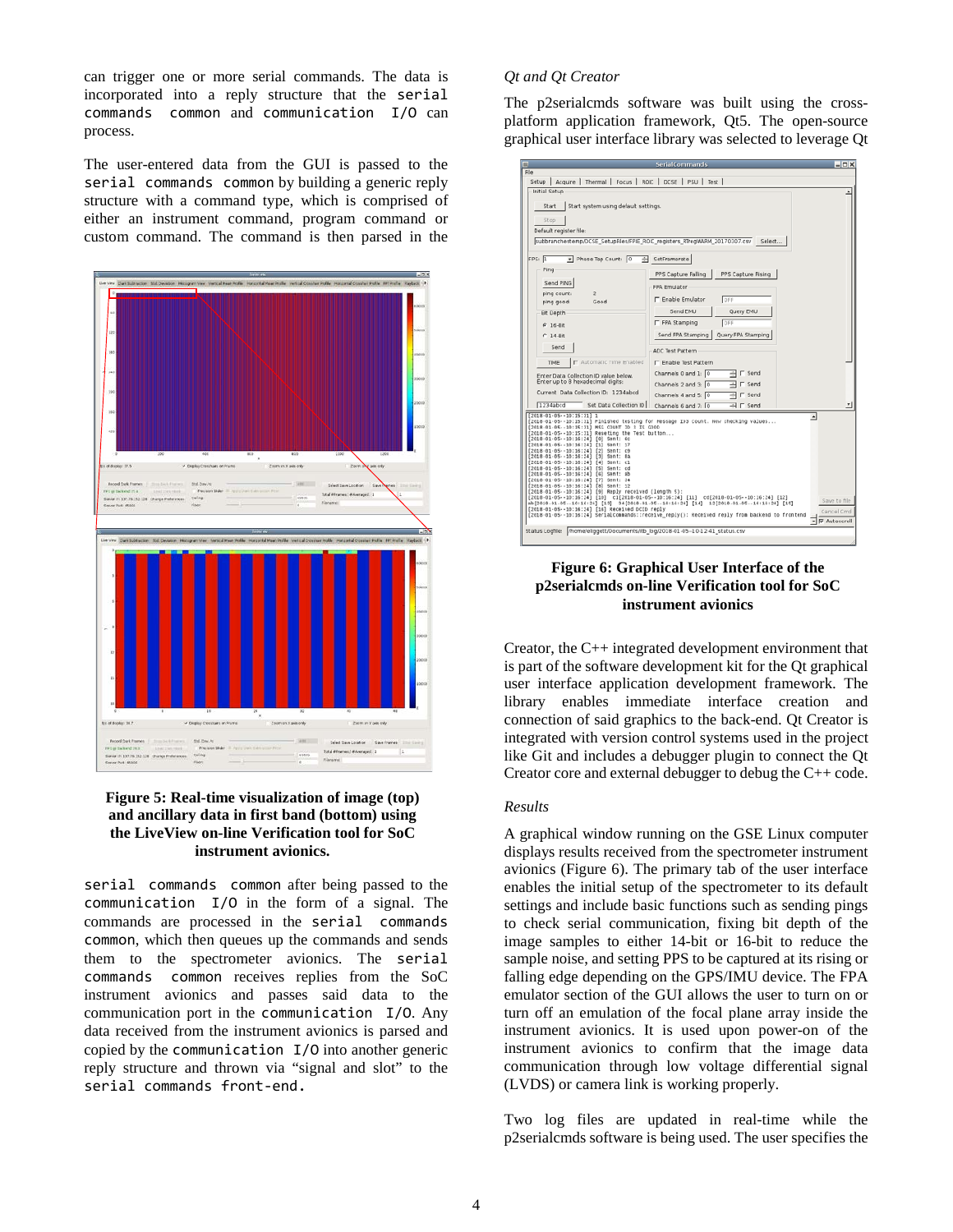status log file and command log file. For every signal sent by the GUI, status text is updated in real time on the GUI as well as written to both the status log file and the command log file. On exit from the software, both log files are closed and saved in a specified directory.

Several tabs focus on different sections of the spectrometer. The ADC tab deals with the analog-to-digital converter (ADC) registers and sends either test patterns or custom values to the 8 channels. Each channel needs to be reset before being programmed and includes errorchecking for valid input from between 0 to 65535  $(2^{16})$ . Current temperature data can be acquired in a separate tab and the heaters can be set to warm or cool the spectrometer. The set-up temperature of the heaters can then be sent to the spectrometer and the temperature of 32 sensors can be queried from the spectrometer. Another section is reserved for focal plane array (FPA) register values. FPA register files, which include register settings, are selected and sent to the spectrometer. FPA timing values like frequency index and integration duration can be retrieved and set with built in error-checking that inputs are within a valid range. For the FPA, the user can also power on or off the FPA on the power supply unit (PSU). Manipulation of spectrometer registers is implemented on a separate tab and allows for queries and displays for various parameters and cloud screening outputs.

A focus step motor log file is generated each time the focus step motor state is queried. The GUI shows the new log position based on the current absolute position of the step motor, the user chosen the number of half step and the direction to be executed by the step-motor. The GUI includes functionalities for changing log file extensions, rerouting default files and directories, and reorganizing the order of procedures. When a focus step motor query is made, the log file position is shifted by the accumulated half steps executed by the focus step motor in the chosen motor direction. During each query, a validation is made to ensure that the projected position is within the mechanical limits of the focus step motor, which is user chosen or a default of 4000 half steps. When a focus step motor query is received by the p2serialcmds software, the current focus step motor position is written to the focus log file along with the current phase of the step motor position. All parameters of the focus query are also displayed to the graphical user interface, including the next and current phase, accumulated half steps, acceleration, velocity, and current motor status and status time stamp. The corresponding focus log file is stored in a separate folder and is automatically saved on exit of the software. The log file is re-opened on reboot of the p2serialcmds software and the current absolute position is retrieved on valid reading of the log file.

On initial use of the p2serialcmds, it is important to verify that the actions of the software are being sent to and retrieved from the spectrometer correctly. Corresponding verification tests are included to test some basic operations. One such test verifies that "Synchronization Time"

messages are being retrieved from the spectrometer correctly. To do this, a pre-determined number of "Synchronization Time" messages are sent to the instrument avionics. If the avionics is working as expected, it counts the number of "Synchronization Time" messages received. p2serialcmds is computes the difference between the initial count and final count. Each instance a time is queried, a "Synchronization Time Message" is sent, so the count is correspondingly incremented, which means that the initial and final count should differ by the predetermined value. A command is sent to request various parameters, one of which includes the "Synchronization Time Message." When the final message count is received by the p2serialcmds, this difference is compared, and the verification test then displays if the messages and time queries are being transmitted successfully. If no response is received by the p2serialcmds within a pre-determined interval of time, p2Serialcmds is reporting the failure to command the instrument avionics.



**Figure 7. Thumbnail of science portion of a flight line**

# **4. OFF-LINE DATA VERIFICATION**

<span id="page-4-0"></span>The off-line verification is done following the acquisition of a flight line (Figure 7), while in flight or on the ground.



**Figure 8. A flight-line after orthorectification post-processing with incorrect ancillary data on the left showing distorted roads and buildings compared to a correctly orthorectified image on the right**

It can also be run on a multitude of flight lines. The verification accounts for multiple formats of data. For example, it was applied to data generated by 3 different airborne spectrometers flying on TwinOtter, King Air B200, ER2: AVIRIS-NG [16], HyTES [18], and PRISM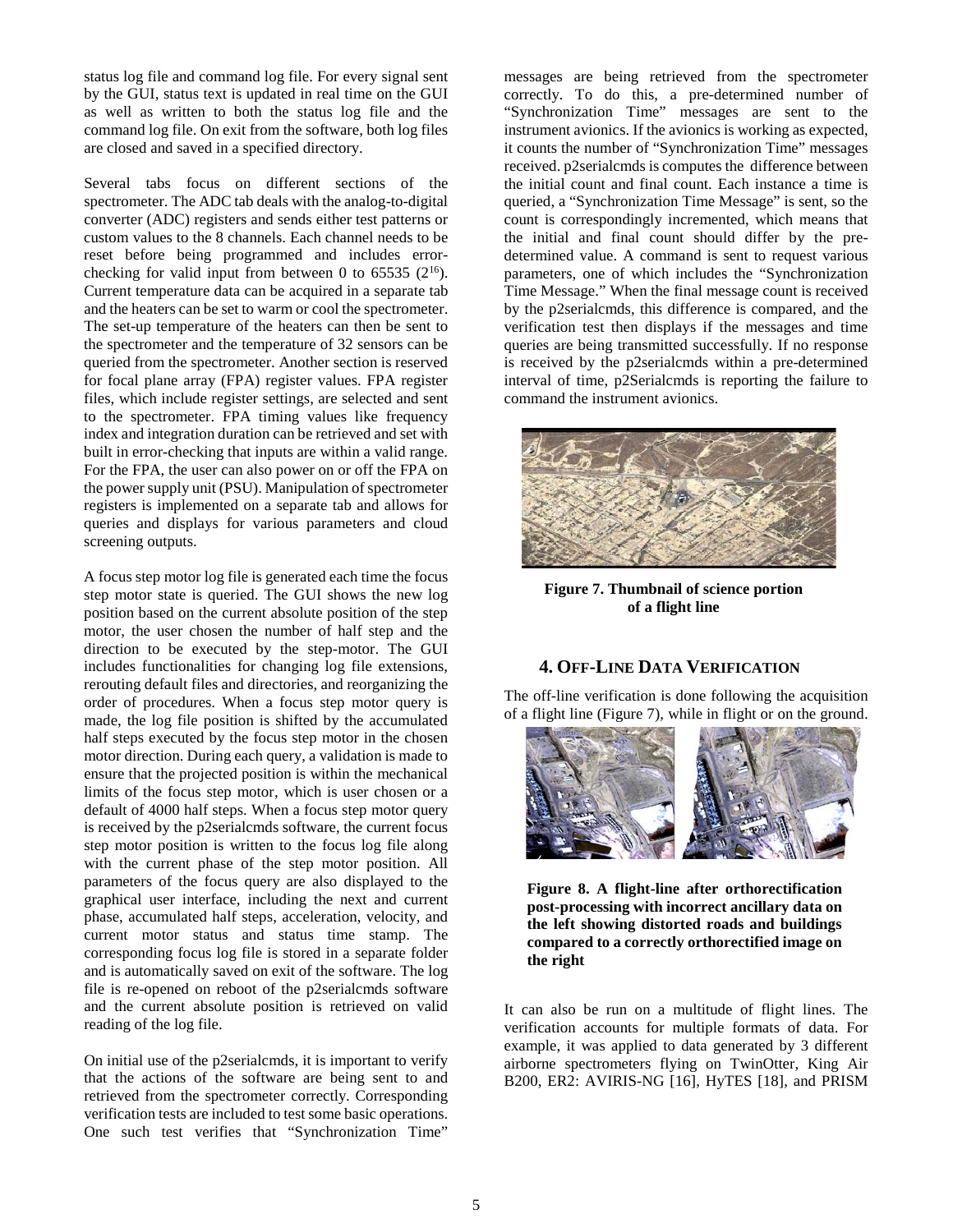

**Figure 9. Software Architecture of off-line Verification Tools for SoC instrument avionics**

[17]. It allows detection of ancillary data with incorrect timing prior applying intensive post-data processing such as orthorectification (Figure 8). It also allows reporting performance such as compression ratio and can detect multiple other issues with the hyperspectral camera and the SoC instrument avionics such as decompression errors, missing lines, missing frames, wrong frames rate as explained in the next sections.

## *Data Format*

The acquisition of images is performed through multiple acquisition of frames. Each frame has a header part and a data part which includes 32 lines. Each line is an image with 640 cross-track pixels by 480 bands which is programmable. The 32 lines of each frame can be either compressed or non-compressed. Each frame has a fixed size non-compressed header. Each line has ancillary data in its first band (Figure 5). The frame and line headers contain information used by the verification tools and describing the state of the instrument during the acquisition of the frame and the line. For example, the header includes frame size, frame count, data frame identifier (start/acquire/stop flag), data collection identifier, the line count of the first line in the frame, the time stamp of the first line in the frame, the UTC time of the acquisition of the first line in the frame, the number of cloud pixels in the frame, temperature of the Focal Plane interface electronics, the position of the step motor during the acquisition of the frame. The line header contains the line count, the time stamp of the lines, the number of cloud pixels in the line, the line frequency and the clock programming parameters, the UTC time at the time of acquisition of the line.

## *Software Architecture*

The frames recorded during multiple acquisition by SoC instrument avionics commanded by the Command and Telemetry Real-time control are saved in a single directory. If the data directory contains compressed raw frames, the Python decompression script needs to be used to decompress the frames before using other verification, validation and diagnostic scripts, which are comprised of three software: CheckList, CheckFrame, and CheckLine (Figure 9). The decompression script runs the Flex Codec decompressor software on all the compressed frame files inside a given directory. It first identifies all of the frames files and then parses out the data collection start/acquire/stop identifier value in the frame header of each image file. The data collection start/acquire/stop identifier is set to one of three values: 0, 1, or 2. An ID of 1 indicates that the current frame is the first of an acquisition, an ID of 2 indicates the frame is the final frame in an acquisition, and an ID of 0 indicates the current frame is neither the first nor final of an acquisition. If a frame has a data collection value of 2; the frame is simply copied and given the extension *.decomp*. Otherwise, the decompressor software is applied. At the end, the script generates a report containing a list of frames already decompressed. The CheckList software loops through all the frames sequentially inside a given directory under the assumption that all the frames have first been decompressed. At each iteration, CheckList performs the CheckFrame software on a single frame.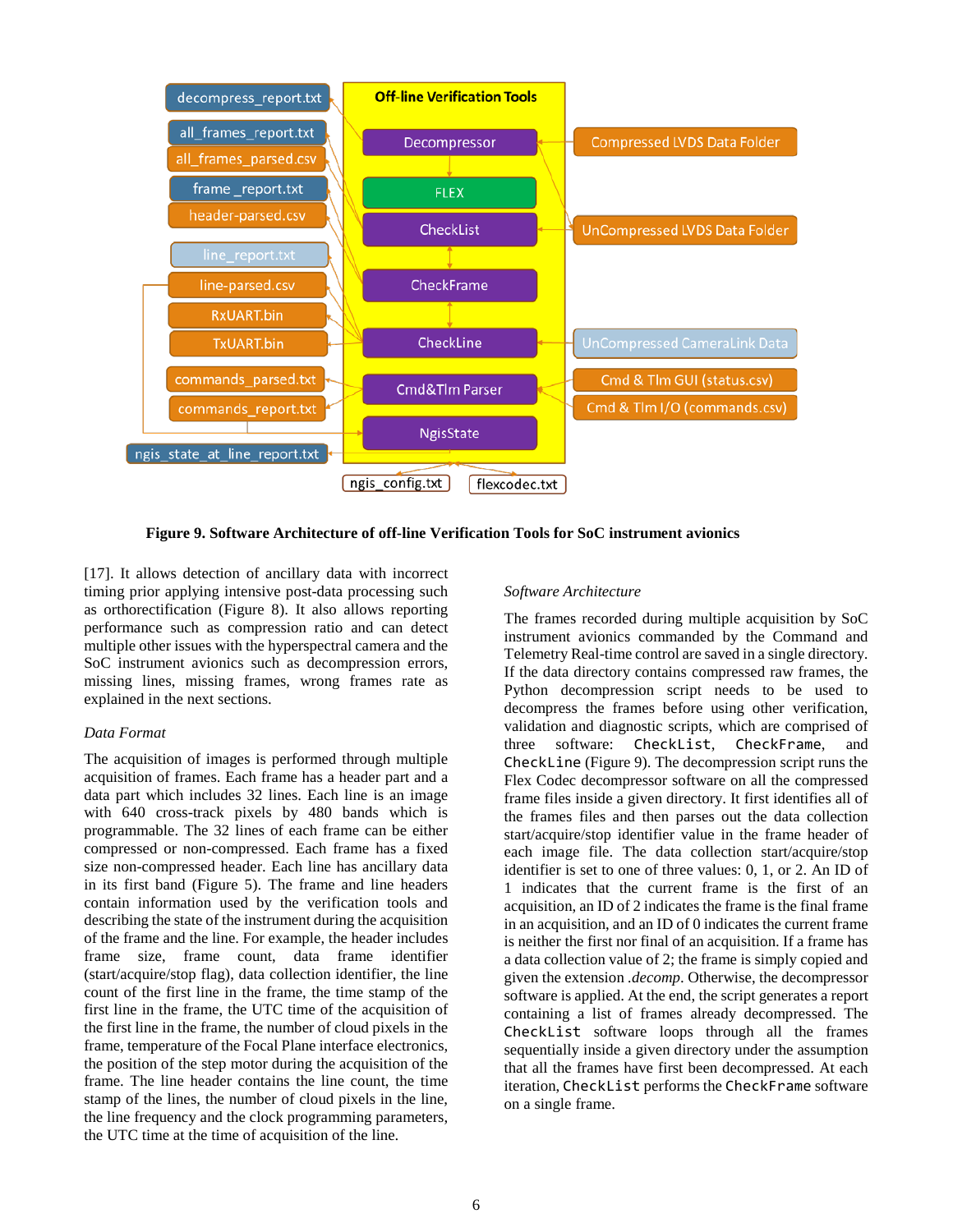In the CheckFrame software, fields of both the frame header and the line headers of the raw image files are parsed. Each frame's fields are verified for correctness, and test results are written to both a text file and csv file. The

the user will know to begin debugging here and can assume that the rest of the report is invalid. The remainder of the report contains checks for multiple acquisition of frames by the instrument avionics.

====================================================================== FRAME ngis\_check\_frame SOFTWARE Repository: https://github.jpl.nasa.gov/aviris/NGIS\_Check\_Line\_Frame.git Commit used for processing: Revision: e3a6425b54c015175c3504f0b79f0c635a1ba044 Date/Time: 2017-12-19 16:10:45 ====================================================================== FRAME processing: image\_116.640.15361.L16.xio TIME processing: 2017-12-29 16:26:59 REPORT OUTPUT name: image\_116.640.15361.L16.xio\_20171229\_framereport.txt ====================================================================== FRAME SUMMARY ====================================================================== Bytes Count: >> Bytes in Files: 19662080 -> Check: PASS Expected: (640x480x32x2 + 640x2) = 19662080 Dynamic Range: Turned OFF Test 1: Missing Lines in a Frame >> Number of Lines = 32 -> Check: PASS Expected: 32 Test 2: Line Frequency Check >> Difference between last and first line Time Stamp: 0.51292 sec -> Derived Data: Estimated Lines Rate from table (same for all lines): 60.4562236288 lines/sec Lines Rate using Time Stamp (1 / (Time Stamp / 32)): 62.387896748 lines/sec Margin of Error: 5.0% -> Check: PASS Actual Lines Rate ~= Estimated Lines Rate -> Note: NGIS Project: L1-NGIS-11; 4.1.9; Sample rate; The sample rate shall be selectable over the range of 5 to 125 samples per second. Test 5: Data Translation Error in Header >> Frame Header Checksum: 2720865089 -> Check: PASS Computed Checksum: 2720865089 Test 6: Cloud Screening Test >> Cloud Screening Cross-Track Pixels Count in Frame for lines 0-30: 0 -> Check: Computed the Cloud Screening for each of the 31 Lines (see report in LINE PARSING): All Line PASS Computed sum of Clouds Screening Bytes for lines 1 to 31 = 0: PASS -> Derived Data: Cloud Screening Frame Threshold: 640 FRAMES\_NOT\_CLOUDY Cloud Screening Register Values Time Stamp: N/A, values are taken from ngis\_config.txt C1: 16 C2: 32 C3: 64 C4: 128 C5: 256 T1: 0 T2: 0 T3: 0  $TA: A$ T5: 0 TB: 640 -> Note: NGIS Project: L1-NGIS-5; 4.1.5; Cloud detection; The instrument shall implement a cloud-detection algorithm.

### **Figure 10: Frame Report generated by off-line Verification Tool**

data for each frame is split into acquisitions determined by using the data collection start/acquire/stop identifier values. After the loop on the frames acquired ends, the CheckList software generates the "all frame report" file containing checks at the all frames level.

The "all\_frames\_report" reports first the number of acquisitions found and the start and final frame of each acquisition. If a start or final frame is labeled "MISSING",

The CheckFrame software parses the header of a frame and calls the CheckLine software to parse the lines of the frame. Both software generate their own report text file along with a csv file with all of the parsed data. The CheckFrame software then combines the two text files into one report called "frame\_report".

The CheckLine software can also be used independently to parse a non-compressed data file acquired through the LiveView [4]. It will generate a report text file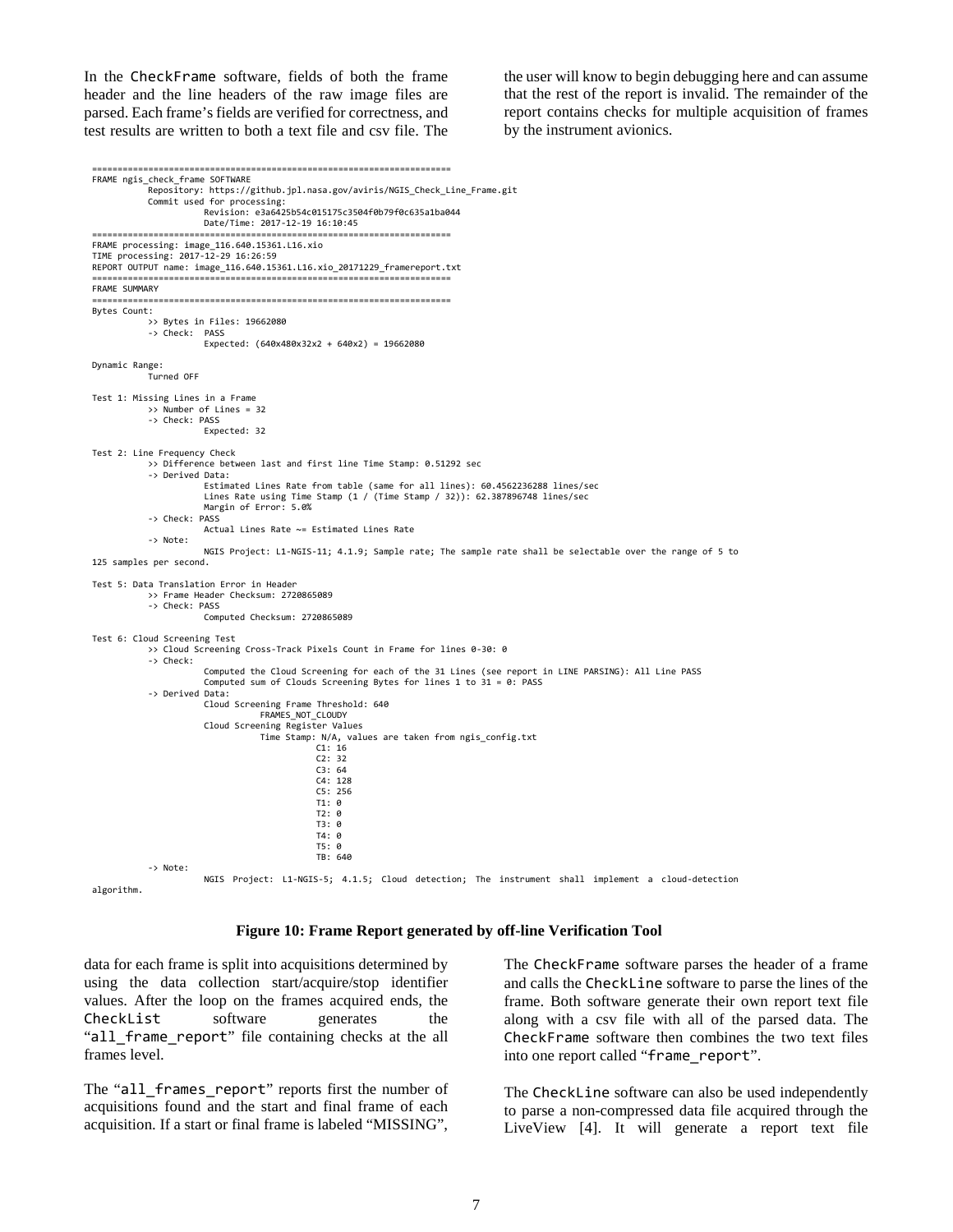"line\_report.txt" and a csv file "line\_parsed.csv" in the same format as the ones for the LVDS data. Additionally, for all lines with ancillary data including a copy all navigation data sent by the GPS/IMU device through the Rx UART , the software will concatenate the Rx UART data over multiple lines and deliver the stored concatenation as a binary file "Rx UART.bin" at the end. The same process is done for all the commands sent to the GPS/IMU devise through Tx UART data. These binary files can be parsed to extract location (longitude, latitude, altitude) and inertial information (velocity, acceleration, roll, pitch) of the instrument.

The CheckList, CheckFrame, and CheckLine scripts uses a configuration file ("ngis\_config.txt"). This file allows customization of the checking (algorithm and error margin) for different instrument avionics hardware and mode of operation (with or without IMU/GPS device, in the air or in the ground, image size, cloud screening parameters). The Decompressor script utilizes its own configurable text file, "flexcodec.txt" that allows the user to pass commands option to the Flex decompressor software.

## *Results*

Each script provides a suite of verification. Example of these checks are described below:

- All Frame Level: these checks are done over multiple acquisition of frames by the instrument avionics.
	- *Missing Frames in an Acquisition* Checks for no missing frame by verifying that the frame count is incrementing by 1 for all the frames inside an acquisition. Also, reports if all the *Missing Lines in a Frame* checks at the *Frame Level* are passing for the acquisition.
	- *Pulse Per Second* Checks for no missing detection of PPS by verifying that the PPS counts are incrementing by 1 at every second. In addition, checks that the PPS time stamps generated by the instrument avionics is incremented by 100,000 Clock ticks (Clock tick is 100kHz) at every second, with margin of error taken into account.
	- *Compression Ratio* Reports the average compression ratio of all the frames in the data directory, and the average compression ratio for each acquisition.
	- *End of Acquisition* Check if the data acquisition is terminated correctly by verifying that the frame header of the final frame of an acquisition is the same as that of the frame before it.
	- *Summary Frame level Checks*: Reports the results of the *Line Frequency* and *Cloud screening* checks performs at the frame level
- *Frame Level*: these checks are done over a single frame acquisition. Each frame contains 32 lines (See Figure 10).
	- *Missing Lines in a Frame* Checks that all 32 lines are in the frame by verifying that the line count is incremented by one.
	- *Data Transmission Error in Frame Header* Checks that the computed checksum of the data header is equal to the parsed frame header checksum ancillary data.
	- *Cloud Screening*  Checks that the computed sum of clouds screening ancillary data for lines 1 to 31 is equal to the parsed frame header clouds screening ancillary data. Also reports the result of the *Cloud Screening Test* at the *Line Level* (see below).
	- *Summary Line level Checks:* Reports the results of the *Line Frequency* checks performs at the line level
- Line Level: these checks are done over acquisition of multiple lines
	- *Ancillary Data* Checks if the ancillary data is formatted correctly, quickly allowing the user to know if the rest of the report file is accurate.
	- *Summary Line level checks* Reports if all the checks at line level are passing and if it fails, report the location of where fails are at. It provides to the user a quick diagnostic of the instrument avionics.
	- *Line Frequency* Checks that the actual lines rate is equivalent to the estimated lines rate provided by the parsed line header line frequency ancillary data.
	- *Bytes Count –* Check that the data file size is equal to the expected file size based on the number of lines acquired as reported in the parsed line header line count ancillary data.
	- *PPS, Time Message and Line instrument avionics Timestamps:* The time stamps associated with the PPS, the line and the Time message are tested. The timestamp, generated by an instrument avionics 100kHz Clock, provides a synchronization mechanism for all events captured by the instrument avionics with an external time (such as GPS or UTC time) through the Pulse per Seconds signal.
	- *Cloud Screening -* Checks that the computed cloud screening matches the parsed clouds screening ancillary data for each of the 31 lines. The parameters used by the clouds screening algorithm are either extracted from the clouds screening parameters sent to the instrument avionics (reported in the "status.csv" file) or, if not provided, the default values extracted from the configuration file "ngis\_config.txt" .
	- *Data Transmission Error in Line Ancillary Data–*Checks for Time, Rx UART, Tx UART messages with data checksum that the computed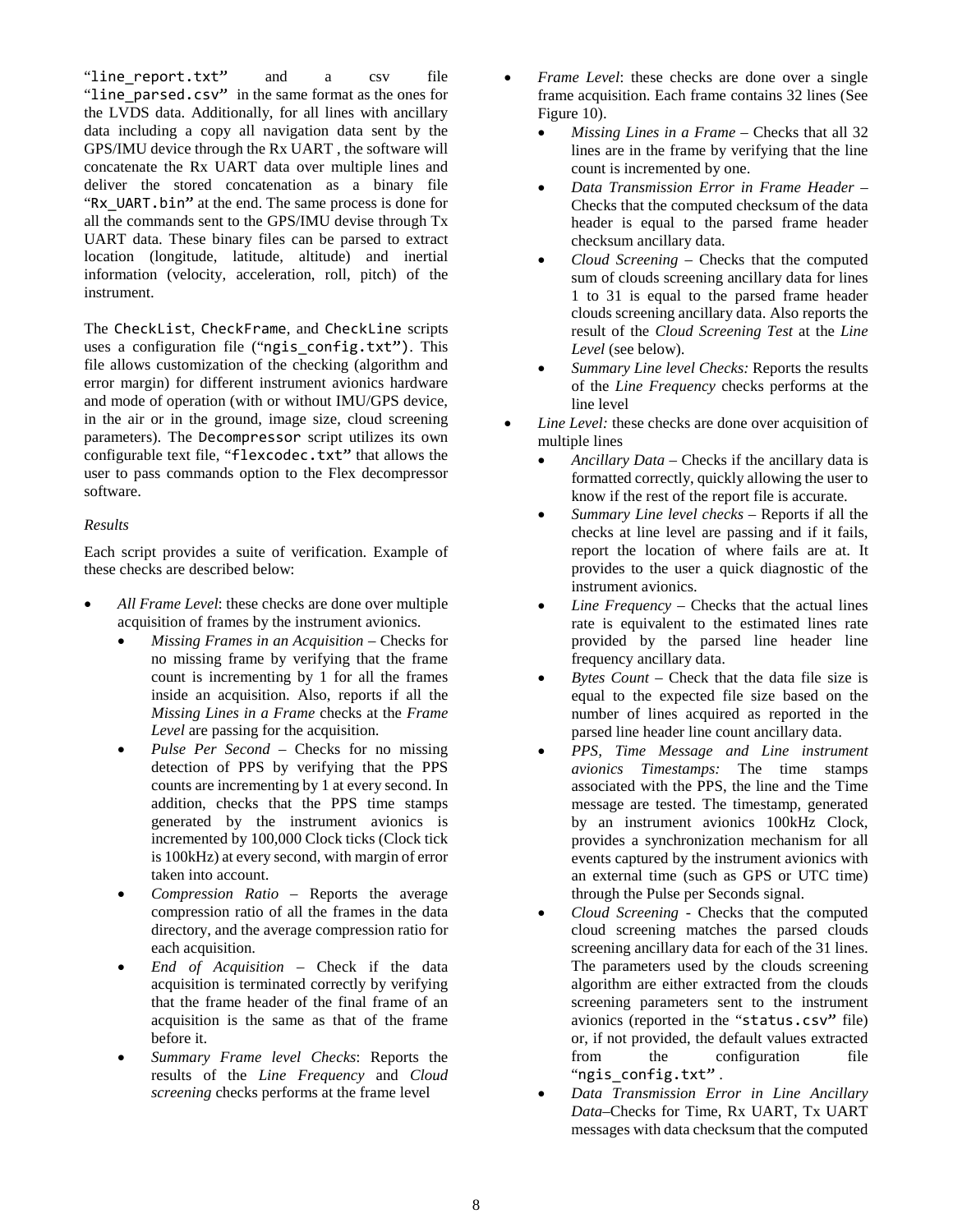checksum is equal to the parsed checksum ancillary data.

In addition to checking the images recorded, the verification tool also correlates the commands and telemetry issued by the Instrument Avionics with the images recorded. First, ngis\_cmdstlm\_parser parses the commands and telemetry file, which contains all the bytes sent and received to and from the Instrument Avionics. If the log file of the Command and Telemetry graphical user interface (GUI) is provided as input to the script, it will associate the user configuration filename with the commands inputs. The script output are "commands parsed.txt" file with the parsed commands based on a dictionary and "commands\_report.txt" file correlating the commands with GUI events.

Finally the Ngis\_State script retrieves the state of the Instrument Avionics at a specified line number using the "commands\_report.txt" is in conjunction with the "line\_report.txt". The Ngis\_State script sorts the commands in the "commands\_report.txt" with time stamp. Same commands are grouped together. The script extracts the time stamp of the specified line number from the "line\_report.txt". Finally, for each group of the same command, the script searches the command with the latest timestamp equal to or before the line's time stamp. If found, then the script reports the command at that time instance. If there are none, then for that group, the script reports that the logging of the commands started after the acquisition of this line.

# **5. SUMMARY**

<span id="page-8-0"></span>We have developed hardware/software co-verification tool for hyperspectral imagers SoC instrument avionics. The on-line HW/SW co-verification tool allows the parallel agile development of SoC platform while the off-line tool provides a verification method of the integrity of the ancillary data includes in each images prior intensive postdata processing such as orthorectification. These on-line co-verification tools detect and identify faults in either the Software, FPGA firmware, Hardware interface or peripheral devices in real-time and help the developer to locate the modules responsible for the errors. In the future, these tools will be port into the instrument avionics itself on the next generation Multi Processor System-on-Chip (MPSoC).

## **ACKNOWLEDGEMENTS**

<span id="page-8-1"></span>This research was carried out at the Jet Propulsion Laboratory, California Institute of Technology, under a contract with the National Aeronautics and Space Administration. The authors wish to thank the Caltech Summer Undergraduate Research Fellowship's (SURF) program and the JPL Year-Round Internship Program (JPLYIP) program for the funding necessary to carry out the implementation of the validation, verification, and diagnostic software.

## <span id="page-8-2"></span>**REFERENCES**

[1] D. Keymeulen, H. Luong, T. Pham, A. Kiely, M. Klimesh, M. Cheng, D. Dolman, C. Holyoake, K. Crocker, "Hardware implementation of Lossless and Lossy Compression of Space-based Multispectral and Hyperspectral Imagery," in *Proceedings of 2016 HyspIRI Science and Applications Workshop*, 18 - 20 October 2016, California Institute of Technology, Pasadena, CA.

[2] Consultative Committee for Space Data Systems (CCSDS), *Lossless Data Compression*, Recommendation for space data system standards vol. 121.0-B-1: CCSDS, 1997. [\(http://public.ccsds.org\)](http://public.ccsds.org/)

[3] C. Hartzell, L. Graham, T. Tao, H. Goldberg, J. Carpena-Nunez, D. Racek, C. Taylor, C. Norton, "Data System Design for a Hyperspectral Imaging Mission Concept," in *Proceedings of IEEE Aerospace Conference* 2009.

[4] N. Levy, J.P. Ryan, Elliott H. Liggett, "LiveView: A new utility for Real-Time Calibration of Focal Plane Arrays using Commodity Hardware," in *Proceedings of IEEE Aerospace Conference* 2016.

[5] "IDE Overview." *Qt Creator Manual*, The Qt Company, 2017,<https://doc.qt.io/qtcreator/>

[6] J. Andrews, *Co-verification of Hardware and Software for ARM SoC Design*, 2004, Elsevier.

[7] T. De Schutter, "The Power of Developing Hardware and Software in Parallel," In *Design & reuse, EE Times,* April 29, 2013.

[8] E. Blem, J. Menon, and K. Sankaralingam, *Detailed Analysis of Contemporary ARM and x86 Architectures*, Technical report, University of Wisconsin - Madison, 2013.

[9] N. Mehta, *Xilinx 7 Series FPGAs: The Logical Advantage*, Xilinx WP405, 2012.

[10] Xilinx Inc., *Zynq-7000 All Programmable SoC: Technical Reference Manual*, UG585, 2015.

[11] R. C. Wiens et al., "The ChemCam Instrument Suite on the Mars Science Laboratory (MSL) Rover: Body Unit and Combined System Tests," *Space Science Reviews*, pp. 167-227, Springer, 2012.

[12] D. Petrick, N. Gill, M. Hassouneh, R. Stone, L. Winternitz, L. Thomas, M. Davis, P. Sparacino and T. Flatley, "Adapting the SpaceCube v2.0 Data Processing System for Mission-Unique Application Requirements," in *Proceedings of the NASA/ESA Conference on Adaptive Hardware and Systems* (AHS'15), 2015.

[13] BAE Systems Plc., *RAD750 Radiation-Hardened PowerPC Microprocessor*, 2008.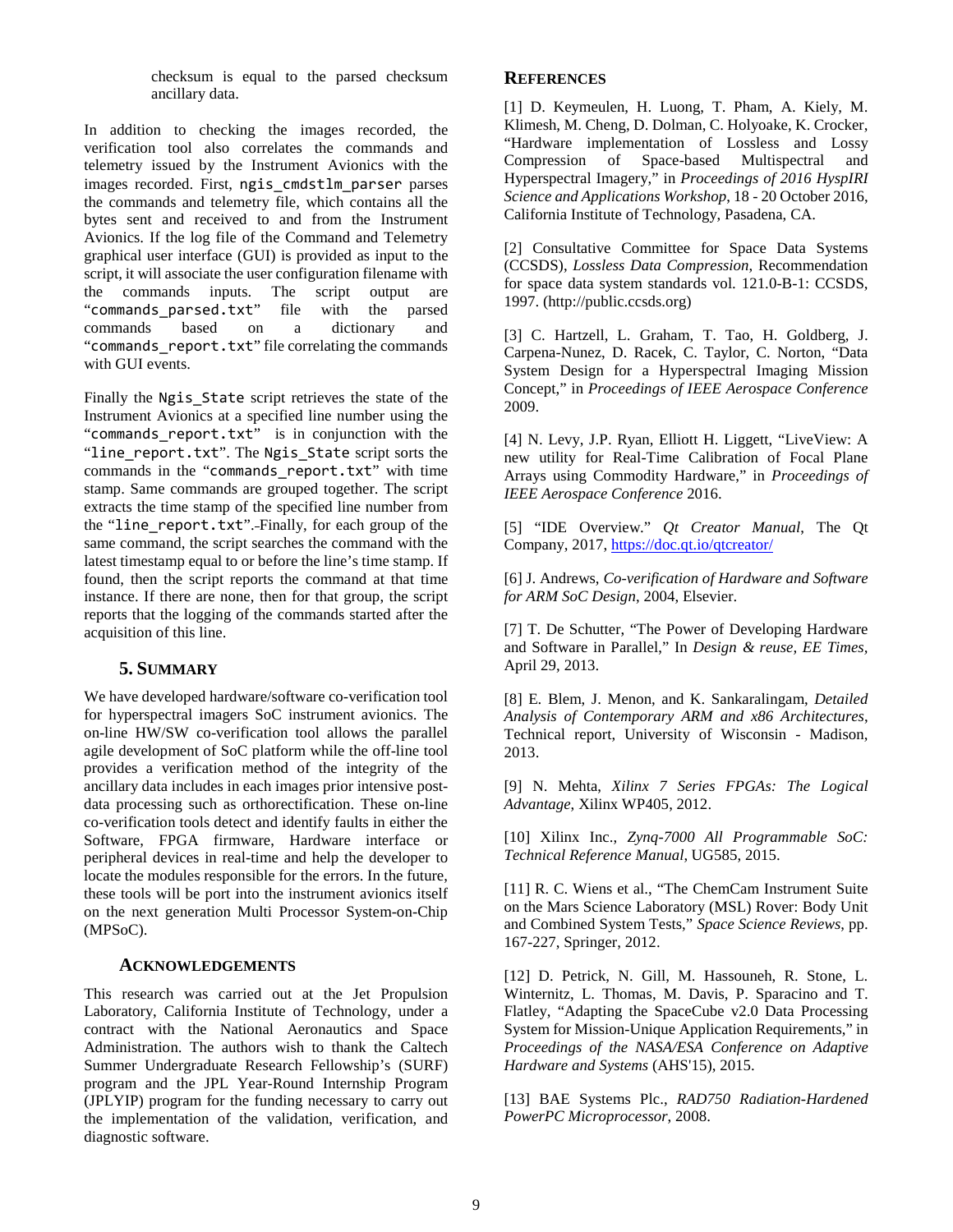[14] Ken Beck et al. , "Manifesto for Agile Software Development" [\(http://agilemanifesto.org/](http://agilemanifesto.org/) )

[15] Peter Sullivan, Michael Bernas, Elliott Liggett, Michael Eastwood, Robert Green, "Characterization of the Teledyne CHROMA HgCdTe Detector for Imaging Spectrometers," in *Proceedings of IEEE aerospace conference*, MT, USA, March 2017.

[16] Airborne Visible/Infrared Imaging Spectrometer-Next Generation (AVIRISng), <http://avirisng.jpl.nasa.gov/>

[17] Portable remote imaging spectrometer (PRISM), [http://prism.jpl.nasa.gov](http://prism.jpl.nasa.gov/)

[18] Hyperspectral Thermal Emission Spectrometer (HyTES),

<https://airbornescience.jpl.nasa.gov/instruments/hytes>

[19] D. Mandl, "Intelligent Payload Module Update," in *Proc. of the HyspIRI Symposium*, 2015.

[20] M. Amrbar, F. Irom, S. M. Guertin and G. Allen, "Heavy Ion Single Event Effect Measurements of Xilinx Zynq-7000 FPGA," in *Proc. of the Radiation Effects Data Workshop* (REDW'15), 2015.

[21] M. Wirthlin, "Neutron Radiation Test Results of the Linux Operating System Executing within the CHREC Space Processor (CSP)," in *Proc. of the Military and Aerospace Programmable Logic Device International Conference* (MAPLD'15), 2015.

[22] A. Kiely, M. Klimesh, N. Aranki, M. Burl, M. Cheng, S. Dolinar, D. Dolman, M. Gilbert, G. Flesch, D. Keymeulen, M. Le, J. Ligo, H. Luong, T. Pham, F. Sala, D. Thompson, W. Wu, H. Xie, and H. Zhou, "Multispectral & Hyperspectral Image Compression Development at the Jet Propulsion Laboratory," presented at the 2016 Onboard Payload Data Compression Workshop (OBPDC16), 2016.

[23] Consultative Committee for Space Data Systems (CCSDS), *Lossless Multispectral & Hyperspectral Image Compression*, Recommendation for Space Data Systems Standards, CCSDS 123.0-B-1, May 2012.

[24] G. Flesh, D. Keymeulen, D. Dolman, C. Holyoake, D. McKee, "A System-on-Chip Platform for Earth and Planetary Laser Spectrometers". In *Proceedings of IEEE Aerospace Conference, March 2017, MT, USA.*

[25] *ADM-XRC-7Z1 User Manual,* Revision V2.2, Alpha Data Parallel Systems, Denver, CO, 2014 [\(https://www.alpha-data.com/esp/](https://www.alpha-data.com/esp/) )

[26] Committee on the Decadal Survey for Earth Science and Applications from Space, Space Studies Board, "Thriving on Our Changing Planet:A Decadal Strategy for Earth Observation from Space", The National Academies Press, 2018.

[27] Brian D. Bue, David R. Thompson, Michael Eastwood, Robert O. Green, Bo-Cai Gao, Didier Keymeulen, Charles M. Sarture, Alan S. Mazer, and Huy H. Luong "Real time Atmospheric Correction of AVIRIS-NG Imagery", Journal of IEEE Transaction on Geoscience and Remote Sensing, IEEE, December 2015.

[28] Fernanda Lima Kastensmidt,. Lucas Tambara, Eduardo Chielle, Jorge Tonfat and André Flores, "Using Programmable System on Chip for Aerospace Applications" in Single Event Effects (SEE) Symposium /Military and Aerospace Programmable Logic Devices (MAPLD) workshop, La Jolla, CA 2016 [\(https://www.seemapld.org/2016/](https://www.seemapld.org/2016/) )

## **BIOGRAPHY**

<span id="page-9-0"></span>

*Irene Wang is a current senior at the California Institute of Technology and will graduate in 2018 with a B.S. in Computer Science. Beside her academic career, she was a fellow of the 2017 Caltech Summer Undergraduate Research Fellowship (SURF) and is a fellow of the JPL Year* 

*Around internship performing research in the JPL adaptive embedded systems Lab that leads to the development of high performant computing, intelligent, autonomous and adaptive instrument avionics technology for hyperspectral imagers based on System-on-Chip (SoC).* 



*Danny Tran is currently a sophomore at the University of California, Irvine and will graduate in 2020 with a B.S. in Computer Science and Engineering. He began his fellowship at JPL under the JPL Year Around internship back in August 2017 in the adaptive embedded systems* 

*Lab under the guidance of Didier Keymeulen. During his time at JPL, he has developed software to process, verify and validate data produced by hyperspectral imagers instrument avionics based on System-on-Chip (SoC).*



*Didier Keymeulen received the BSEE, MSEE and Ph.D. in Electrical Engineering and Computer Science from the Free University of Brussels, Belgium in 1994. In 1996 he joined the computer science division of the Japanese National Electrotechnical Laboratory as senior* 

*researcher. Currently he is principal member of the technical staff of JPL in the Flight Electronics Section. At JPL, he is responsible for DoD and NASA applications on evolvable hardware for adaptive computing that leads to the development of intelligent, autonomous and adaptive instrument avionics technology. He participated also as test electronics lead, to Tunable Laser Spectrum instrument on Mars Science Laboratory. He served as the chair, co-chair, and program-chair of the NASA/ESA Conference on Adaptive Hardware.*